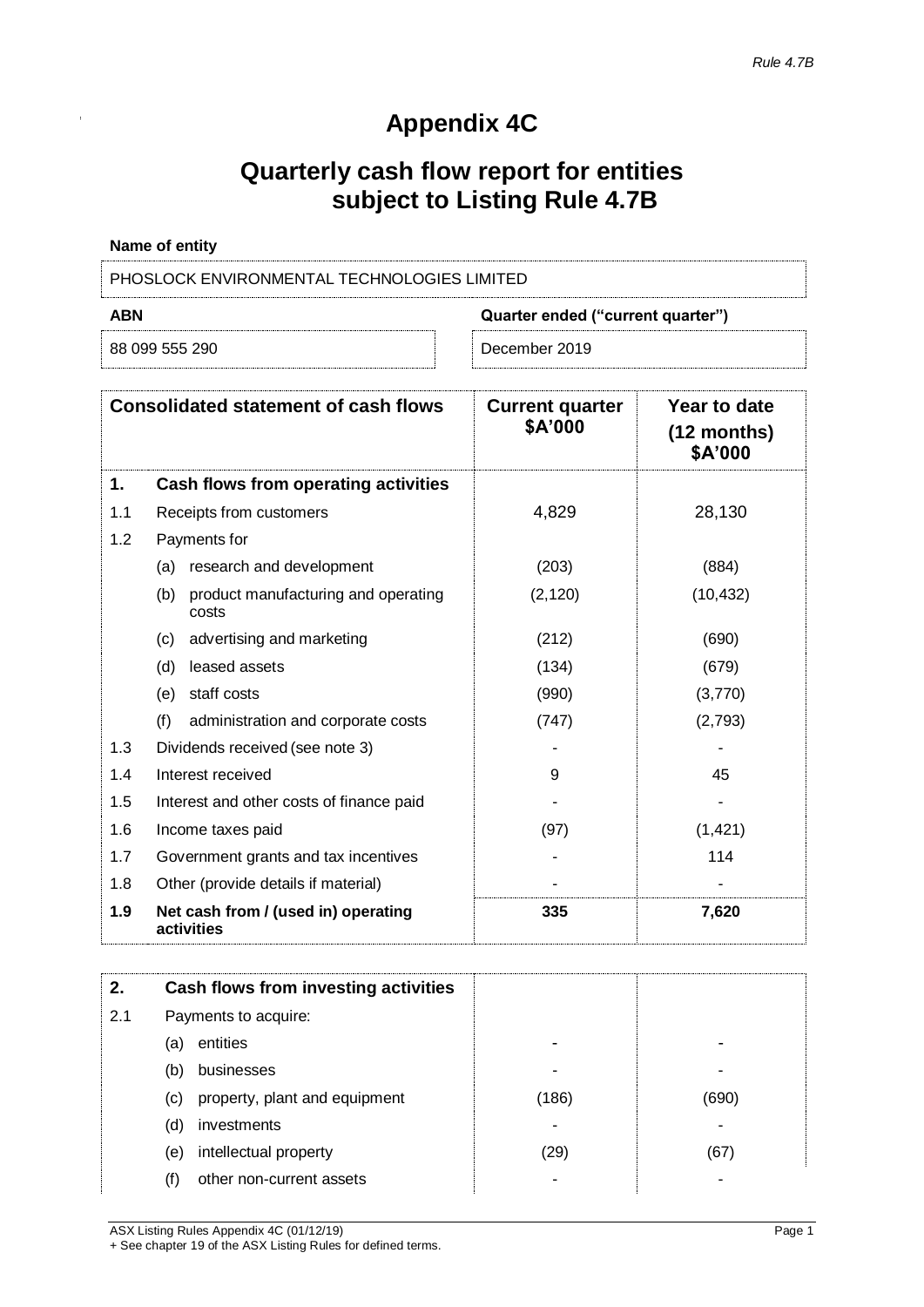|     | <b>Consolidated statement of cash flows</b>       | <b>Current quarter</b><br>\$A'000 | Year to date<br>$(12$ months)<br>\$A'000 |
|-----|---------------------------------------------------|-----------------------------------|------------------------------------------|
| 2.2 | Proceeds from disposal of:                        |                                   |                                          |
|     | entities<br>(a)                                   |                                   |                                          |
|     | (b)<br>businesses                                 |                                   |                                          |
|     | (c)<br>property, plant and equipment              |                                   |                                          |
|     | (d)<br>investments                                |                                   |                                          |
|     | (e)<br>intellectual property                      |                                   |                                          |
|     | (f)<br>other non-current assets                   |                                   |                                          |
| 2.3 | Cash flows from loans to other entities           |                                   |                                          |
| 2.4 | Dividends received (see note 3)                   |                                   |                                          |
| 2.5 | Other (provide details if material)               |                                   |                                          |
| 2.6 | Net cash from / (used in) investing<br>activities | (215)                             | (757)                                    |

| 3.   | <b>Cash flows from financing activities</b>                                                   |     |       |
|------|-----------------------------------------------------------------------------------------------|-----|-------|
| 3.1  | Proceeds from issues of equity securities<br>(excluding convertible debt securities)          |     |       |
| 3.2  | Proceeds from issue of convertible debt<br>securities                                         |     |       |
| 3.3  | Proceeds from exercise of options                                                             | 242 | 3,460 |
| 3.4  | Transaction costs related to issues of<br>equity securities or convertible debt<br>securities | (4) | (31)  |
| 3.5  | Proceeds from borrowings                                                                      |     |       |
| 3.6  | Repayment of borrowings                                                                       |     |       |
| 3.7  | Transaction costs related to loans and<br>borrowings                                          |     |       |
| 3.8  | Dividends paid                                                                                |     |       |
| 3.9  | Other (provide details if material)                                                           |     |       |
| 3.10 | Net cash from / (used in) financing<br>activities                                             | 238 | 3,429 |

| -4. | Net increase / (decrease) in cash and<br>cash equivalents for the period |        |       |
|-----|--------------------------------------------------------------------------|--------|-------|
| 4.1 | Cash and cash equivalents at beginning of<br>period                      | 14,587 | 4,928 |
| 4.2 | Net cash from / (used in) operating<br>activities (item 1.9 above)       | 335    | 7.620 |
| 4.3 | Net cash from / (used in) investing activities<br>(item 2.6 above)       | (215)  | (757) |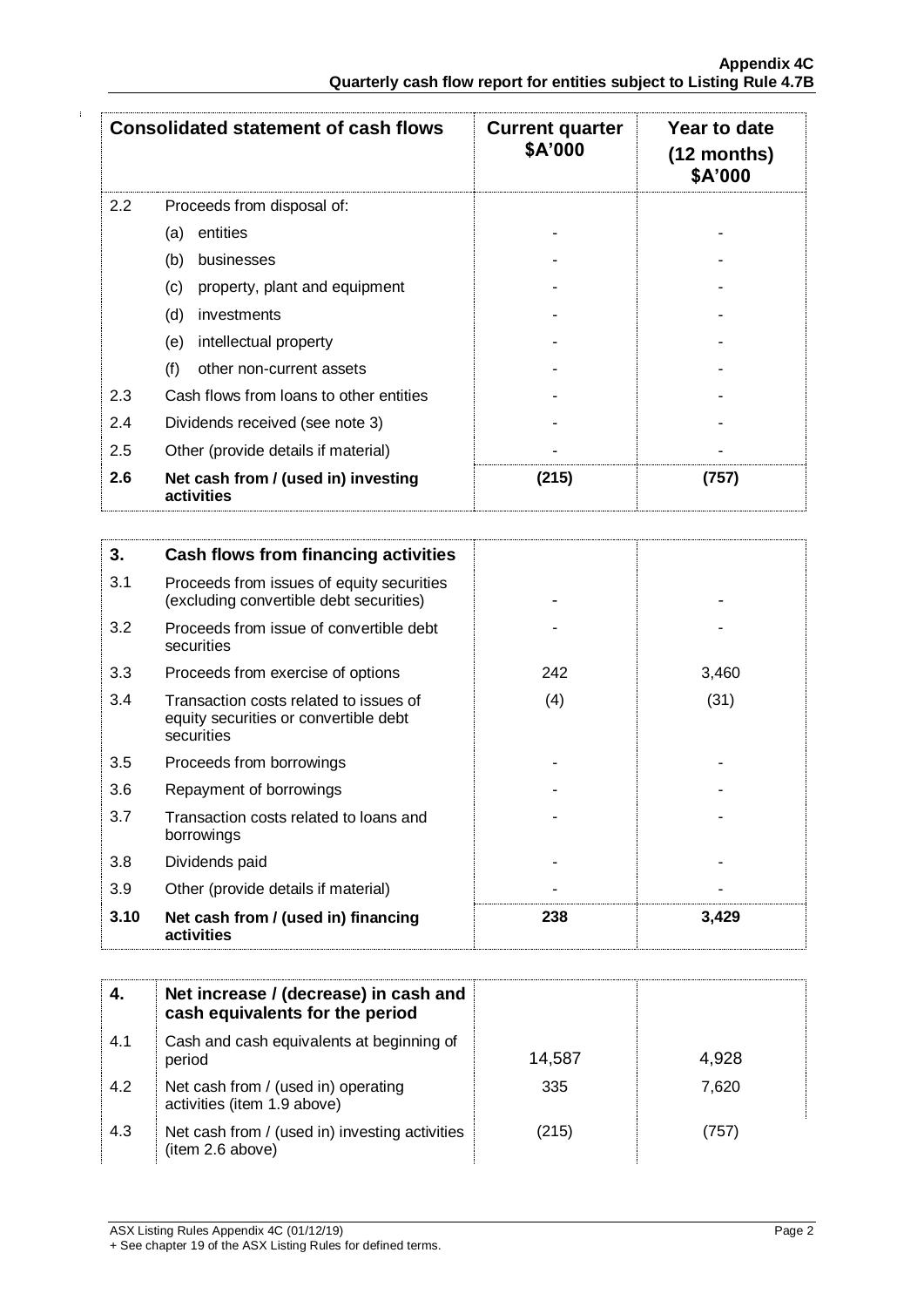|     | Consolidated statement of cash flows                                | <b>Current quarter</b><br>\$A'000 | Year to date<br>$(12$ months)<br>\$A'000 |
|-----|---------------------------------------------------------------------|-----------------------------------|------------------------------------------|
| 4.4 | Net cash from / (used in) financing activities<br>(item 3.10 above) | 238                               | 3.429                                    |
| 4.5 | Effect of movement in exchange rates on<br>cash held                | 85                                | (190)                                    |
| 4.6 | Cash and cash equivalents at end of<br>period                       | 15,030                            | 15,030                                   |

| 5.  | <b>Reconciliation of cash and cash</b><br>equivalents<br>at the end of the quarter (as shown in the<br>consolidated statement of cash flows) to the<br>related items in the accounts | <b>Current quarter</b><br>\$A'000 | <b>Previous quarter</b><br>\$A'000 |
|-----|--------------------------------------------------------------------------------------------------------------------------------------------------------------------------------------|-----------------------------------|------------------------------------|
| 5.1 | <b>Bank balances</b>                                                                                                                                                                 | 7,861                             | 7,560                              |
| 5.2 | Call deposits                                                                                                                                                                        | 7,111                             | 6,969                              |
| 5.3 | <b>Bank overdrafts</b>                                                                                                                                                               |                                   |                                    |
| 5.4 | Other (provide details)                                                                                                                                                              | 58                                | 58                                 |
| 5.5 | Cash and cash equivalents at end of<br>quarter (should equal item 4.6 above)                                                                                                         | 15,030                            | 14,587                             |

| 6.  | Payments to related parties of the entity and their<br>associates                                                 | <b>Current quarter</b><br><b>\$A'000</b> |
|-----|-------------------------------------------------------------------------------------------------------------------|------------------------------------------|
| 6.1 | Aggregate amount of payments to related parties and their<br>associates included in item 1                        | 65                                       |
| 6.2 | Aggregate amount of payments to related parties and their<br>associates included in item 2                        |                                          |
|     | Note: if any amounts are shown in items 6.1 or 6.2, your quarterly activity report must include a description of, |                                          |

and an explanation for, such payments

Payments in item 6.1 are included investor relations service provided by associates of directors, and rent payment to a related parties' entity.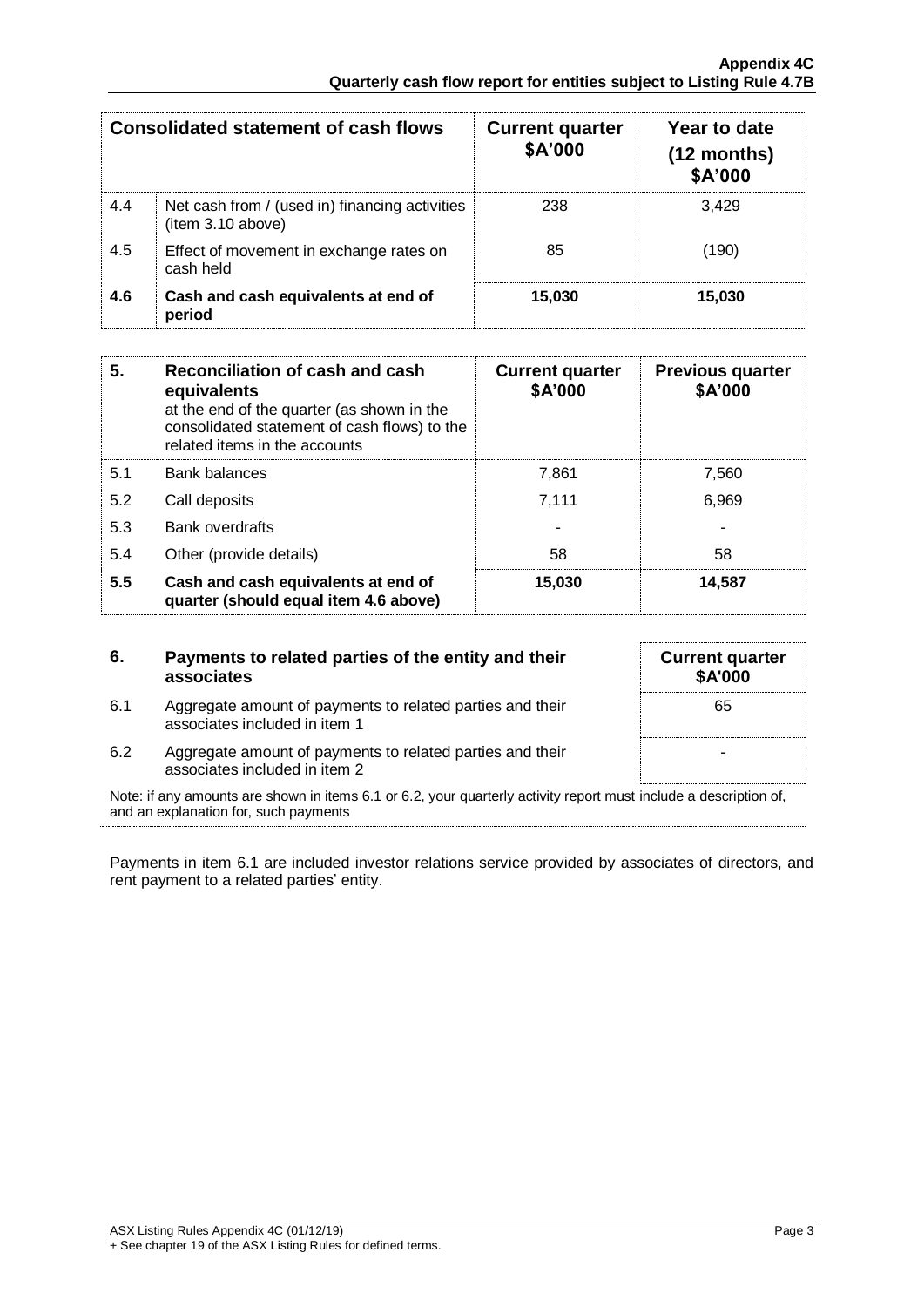|     | <b>Financing facilities</b><br>Note: the term "facility' includes all forms of financing<br>arrangements available to the entity. | <b>Total facility</b><br>amount at quarter<br>end | Amount<br>quarte<br>\$A' |
|-----|-----------------------------------------------------------------------------------------------------------------------------------|---------------------------------------------------|--------------------------|
|     | Add notes as necessary for an understanding of the<br>sources of finance available to the entity.                                 | \$A'000                                           |                          |
| 71  | Loan facilities                                                                                                                   |                                                   |                          |
| 7.2 | Credit standby arrangements                                                                                                       |                                                   |                          |
| 7.3 | Other (please specify)                                                                                                            |                                                   |                          |

**7.4 Total financing facilities** 

| <b>Total facility</b><br>amount at quarter<br>end<br>\$A'000 | Amount drawn at<br>quarter end<br>\$A'000 |
|--------------------------------------------------------------|-------------------------------------------|
|                                                              |                                           |
|                                                              |                                           |
|                                                              |                                           |
|                                                              |                                           |

#### 7.5 **Unused financing facilities available at quarter end** -

7.6 Include in the box below a description of each facility above, including the lender, interest rate, maturity date and whether it is secured or unsecured. If any additional financing facilities have been entered into or are proposed to be entered into after quarter end, include a note providing details of those facilities as well.

| 8.  | Estimated cash available for future operating activities                     | \$A'000 |
|-----|------------------------------------------------------------------------------|---------|
| 8.1 | Net cash from / (used in) operating activities (Item 1.9)                    | 335     |
| 8.2 | Cash and cash equivalents at quarter end (Item 4.6)                          | 15,030  |
| 8.3 | Unused finance facilities available at quarter end (Item 7.5)                |         |
| 8.4 | Total available funding (Item $8.2 +$ Item $8.3$ )                           | 15.030  |
| 8.5 | Estimated quarters of funding available (Item 8.4 divided by<br>Item $8.1$ ) | 44.8    |

- 8.6 If Item 8.5 is less than 2 quarters, please provide answers to the following questions:
	- 1. Does the entity expect that it will continue to have the current level of net operating cash flows for the time being and, if not, why not?

| Answer:             |                                                                                                                                                                                                                        |
|---------------------|------------------------------------------------------------------------------------------------------------------------------------------------------------------------------------------------------------------------|
| 2                   | Has the entity taken any steps, or does it propose to take any steps, to raise further<br>cash to fund its operations and, if so, what are those steps and how likely does it<br>believe that they will be successful? |
| Answer:             |                                                                                                                                                                                                                        |
|                     | Does the entity expect to be able to continue its operations and to meet its business<br>objectives and, if so, on what basis?                                                                                         |
| Answer <sup>.</sup> |                                                                                                                                                                                                                        |